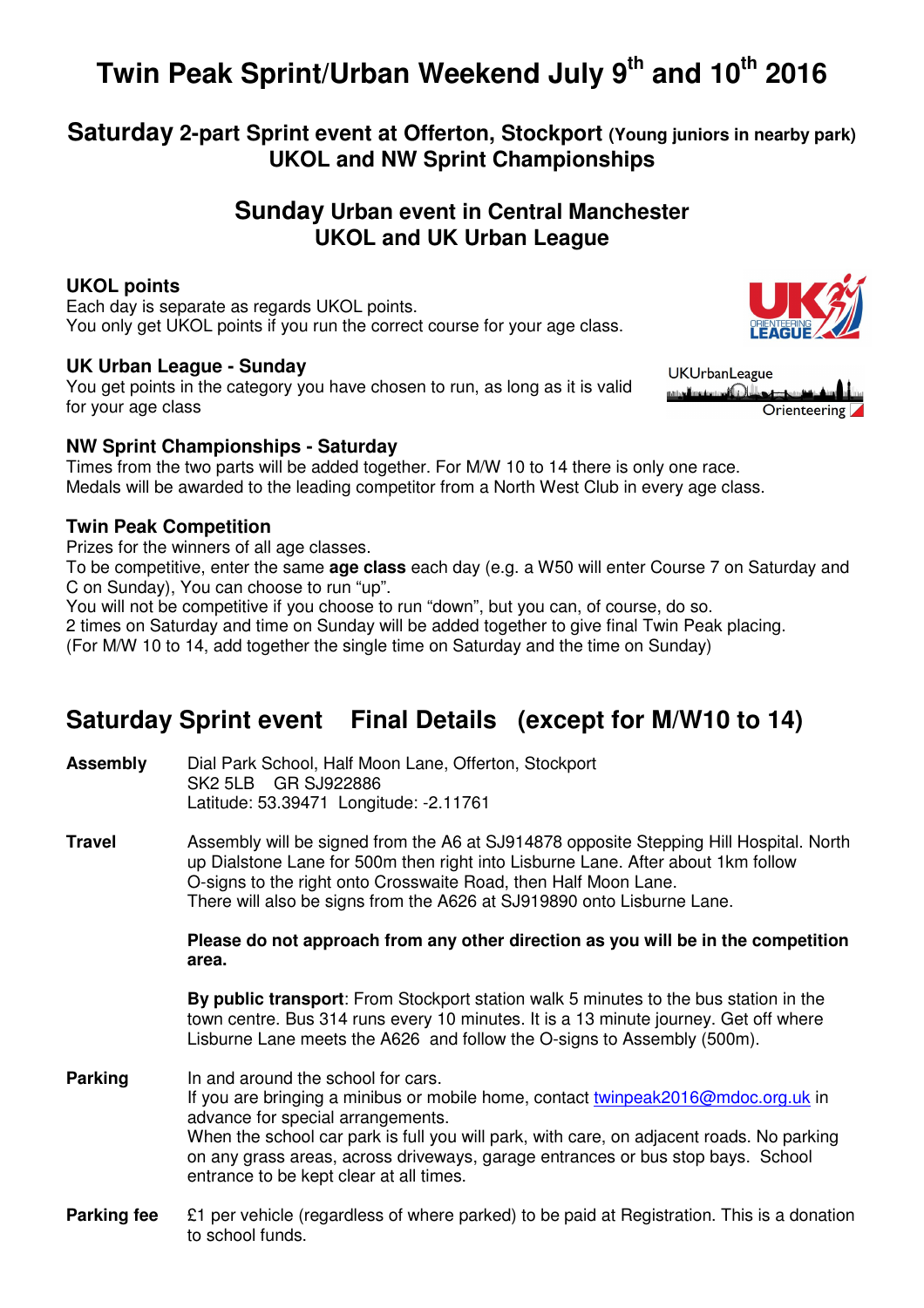

| Dog rules         | Dogs will not be welcome in the school grounds or buildings.<br>Nearby roadside parking will be available.                                                                                                                                                                                             |  |  |  |  |
|-------------------|--------------------------------------------------------------------------------------------------------------------------------------------------------------------------------------------------------------------------------------------------------------------------------------------------------|--|--|--|--|
| <b>Facilities</b> | Portaloos in Assembly area.<br>ALDI supermarket within 500m at western end of Half Moon Lane.<br>No traders.                                                                                                                                                                                           |  |  |  |  |
| <b>Late Entry</b> | Available through SI Entries Waiting List until July 3rd.<br>All pre-entered competitors will be issued with an SI Air Card (SIAC)                                                                                                                                                                     |  |  |  |  |
| <b>EOD entry</b>  | At Assembly from 11.00 to 11.30, while maps and start slots available.<br><b>Fee</b> Seniors £12 Juniors and full time students £5<br>A limited number of SIAC will be available for EOD competitors.<br>EOD competitors will be able to use conventional dibbers if all SIAC have been issued.        |  |  |  |  |
|                   | You can enter for the Sunday Urban event at the same time, and will be given a Sunday<br>start time.                                                                                                                                                                                                   |  |  |  |  |
| Registration      | All competitors must register at Assembly.<br>Collect your bib (number is the same as your entry number, lists available)<br>Go to the issue point to be given your SIAC.<br>Pay the Parking fee.                                                                                                      |  |  |  |  |
| <b>Starts</b>     | <b>Part 1</b> 12.00 to 13.00<br>Distance to Start 400m<br>Call-up at -4<br><b>Part 2</b> 14.00 to 15.00<br>Distance to Start 100m<br>Call-up at -4                                                                                                                                                     |  |  |  |  |
|                   | All competitors (including EOD) will be given a start time for each Part.<br>Go to www.mdoc.org.uk/twin-peak-2016 to find your start times.<br>As the Start period is very short, it is essential that you stick to the given times.<br>Late starters will be fitted in when possible. Punching start. |  |  |  |  |

### **Control Descriptions**

 Loose descriptions will be available in the start lanes. They will be on re-cycled waterproof paper.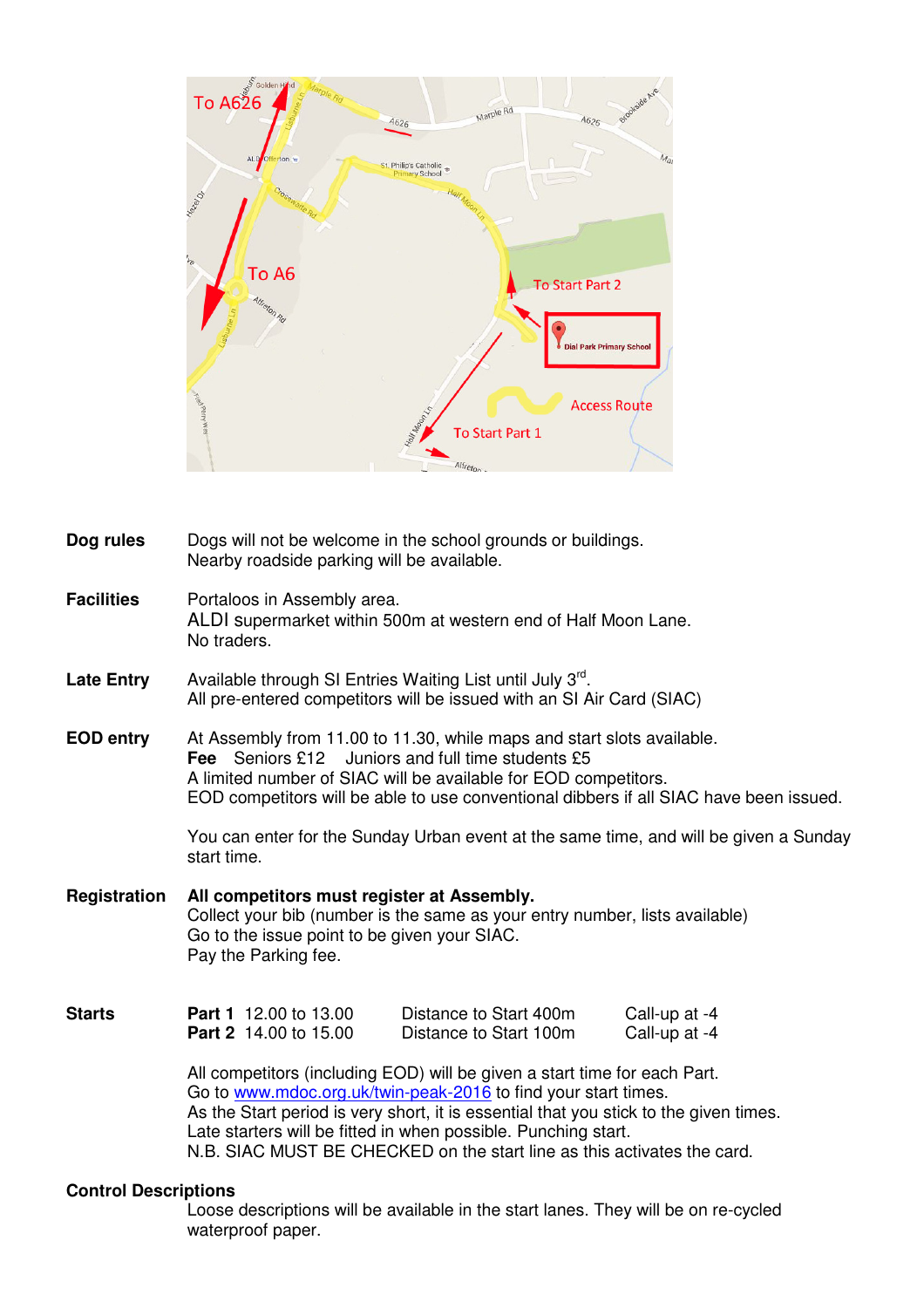| Warm-up | Competitors may warm up along the roads between Assembly and the            |
|---------|-----------------------------------------------------------------------------|
|         | Starts. Access to the residential (i.e. competition) areas is not permitted |
|         | before their Part 1 run, nor between Part 1 and Part 2.                     |

| <b>Finish</b> | Part 1 | Distance from Assembly 100m | Courses close at 13.45 |
|---------------|--------|-----------------------------|------------------------|
|               | Part 2 | Distance from Assembly 400m | Courses close at 15.45 |

### **Prizegiving for the NW Sprint Championships**

This will take place at Assembly as soon as possible after 15.30

 Potential winners should not delay in getting to Assembly from the Part 2 Finish to Download.

### **Courses**

|                |          |          |                |     | Part 1   |     | Part 2   |
|----------------|----------|----------|----------------|-----|----------|-----|----------|
| Course         | Men      | Women    |                | Km  | Controls | Km  | Controls |
| 1              | M20, M21 |          |                | 2.7 | 20       | 2.8 | 20       |
| $\overline{2}$ | M18, M35 | W20, W21 |                | 2.5 | 19       | 2.6 | 20       |
| 3A             | M40, M45 |          |                | 2.4 | 19       | 2.4 | 19       |
| 3B             | M16      |          |                | 2.4 | 20       | 2.4 | 20       |
| 4              | M50      | W18, W35 |                | 2.1 | 17       | 2.3 | 18       |
| 5A             | M55      | W40      |                | 2.0 | 16       | 2.1 | 18       |
| 5B             |          | W16      |                | 2.0 | 17       | 2.1 | 19       |
| 6              | M60      | W45      |                | 2.1 | 16       | 2.0 | 16       |
| 7              | M65      | W50      |                | 1.9 | 14       | 1.9 | 15       |
| 8              | M70      | W55, W60 |                | 1.6 | 11       | 1.6 | 15       |
| 9              | $M75+$   | W65+     | <b>Novices</b> | 1.3 | 11       | 1.3 | 14       |

Courses 3B and 5B include a marshalled crossing (see note below). Course lengths are crow-fly distances. Actual distances may be up to 30% greater. Area is generally flat so no climb is indicated.

### **Planners Notes**

The A4 map for the Offerton Sprints is 1:4000 ISSOM, newly drawn for this event. The same map will be used for both Part 1 and Part 2.

For information on ISSOM mapping of out-of-bounds areas and forbidden-to-cross features, read the Final Details for the Manchester Urban race.

Offerton Estate is a sizeable area of mixed council and private housing built on very open-plan principles, being used for orienteering for the very first time. Most houses have a fenced back garden and a nonfenced front garden which is usually lawn. The map shows all such lawns as Open Land, as that is what it looks like. However, it would not be courteous, and is very rarely advantageous, to run across such areas - please do what you would want people to do if it was you who lived there. In between the blocks of houses are open spaces, often grass with trees, all of which are freely crossable. Intermingled with the blocks of housing are rows of garages and access roads to them - please take appropriate care when racing across areas which are shared with cars. There is also a network of minor roads - none of which are through roads - all of which are normally quiet, but all of which may have buses, cars and traffic travelling at speed.

**The busiest such road is crossed by all courses, and M/W16 courses have a marshalled crossing. (**Note that this is not a timed-out crossing, rather the Marshal will allow the competitor to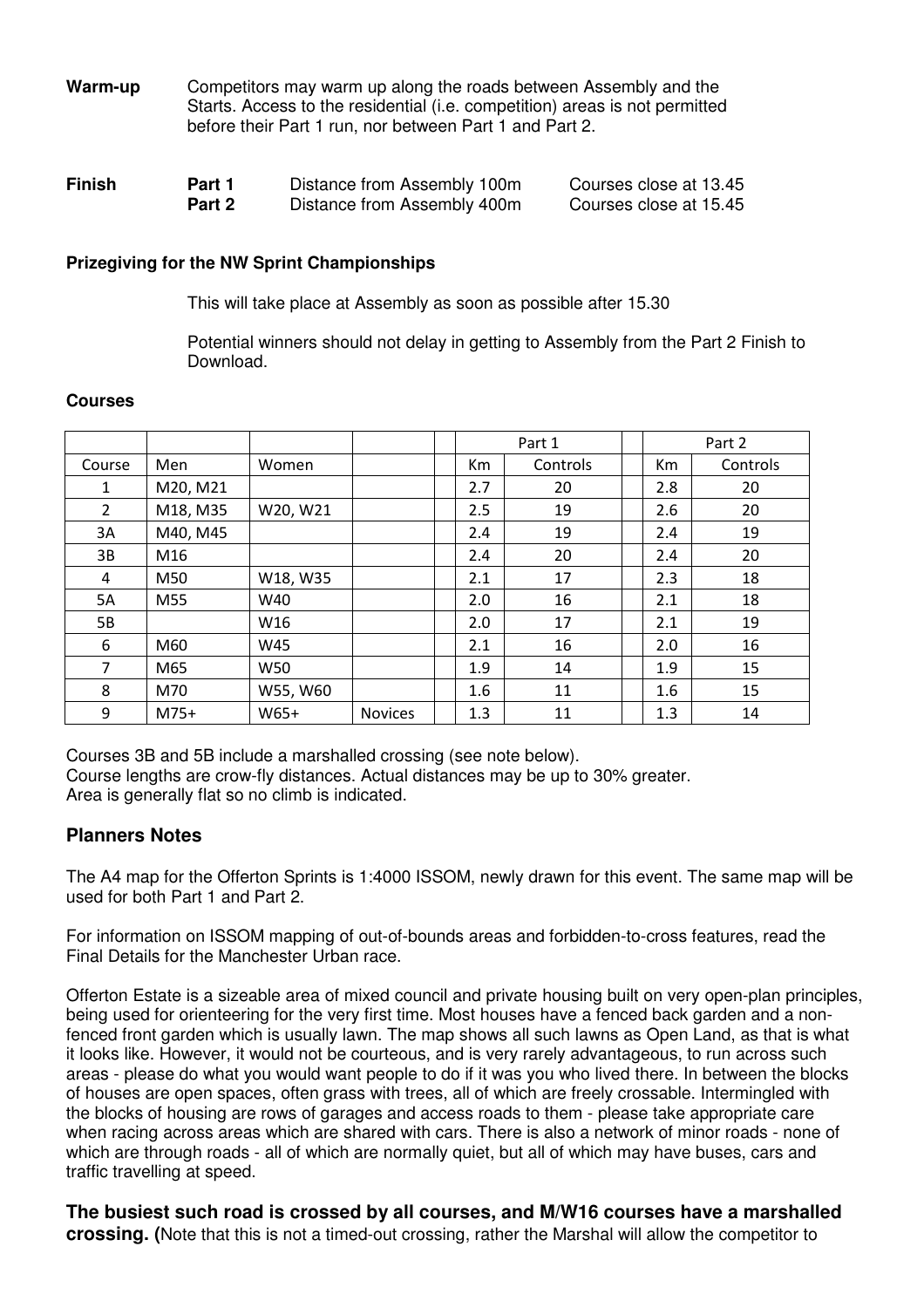cross only if it is safe to do so. If there is no traffic the competitor will be allowed to cross without delay) **Failure to follow the marshal's directions could result in disqualification.** 

Almost all controls are hung on trees or lampposts, with a few railings and fences for variety. As lampposts are not on your map, their descriptions are usually Open Land edge or side, or Paved Area edge or side.

In some areas, controls are as close together as rules permit, and you are advised to check your codes and descriptions. Also, the use of contactless SI cards brings risk as well as reward - if you pass close to too many controls which are not yours, you may fill your card; if you pass close to a control and want to punch yours within the next 3 seconds, you will have to wait; if your exceptionally bizarre route choice takes you past the Finish, your race will end there.

# **Saturday Maze**

There will be a maze on the play area beside Assembly. It will be a "multi-run" version, so will provide a competition for young juniors who will have completed their runs earlier in the morning. Adults will be welcome to use it too.

The Maze will be open between 12.45 p.m. and 3.30 p.m.

There are 6 different courses, each on a separate map.

Collect a map and a dibber from the adjacent tent. Punch the SI box at the control points marked 1 to 6 on the map, in the correct order.

Remember to punch the Start and Finish boxes.

Download at the tent and hand in your map and dibber. You will receive a splits print, which will be checked to make sure you punched the correct controls.

Times will be written up on the Results Board.

**Competition:** There will be a (very small) prize for the fastest run on each course. And a winner's medal for the person with the fastest time overall for all 6 courses.

When you have completed all 6 courses bring your 6 splits prints to the tent for verification. The fastest time will appear on the Results Board.

### **Officials**

# **Offerton**

John Britton and Ian Gilliver Organiser Peter Lomas<br>Controller lan Cooper S lan Cooper SYO

### **Torkington**

 Planner and organiser David Wathey Controller John Britton (helped by John Williams)

### **Acknowledgements**

 Thanks to Dial Park primary school Offerton Hall nursery school Stockport MBC - Green Spaces, Life Leisure, Health and Well Being and the community police for all their support and cooperation.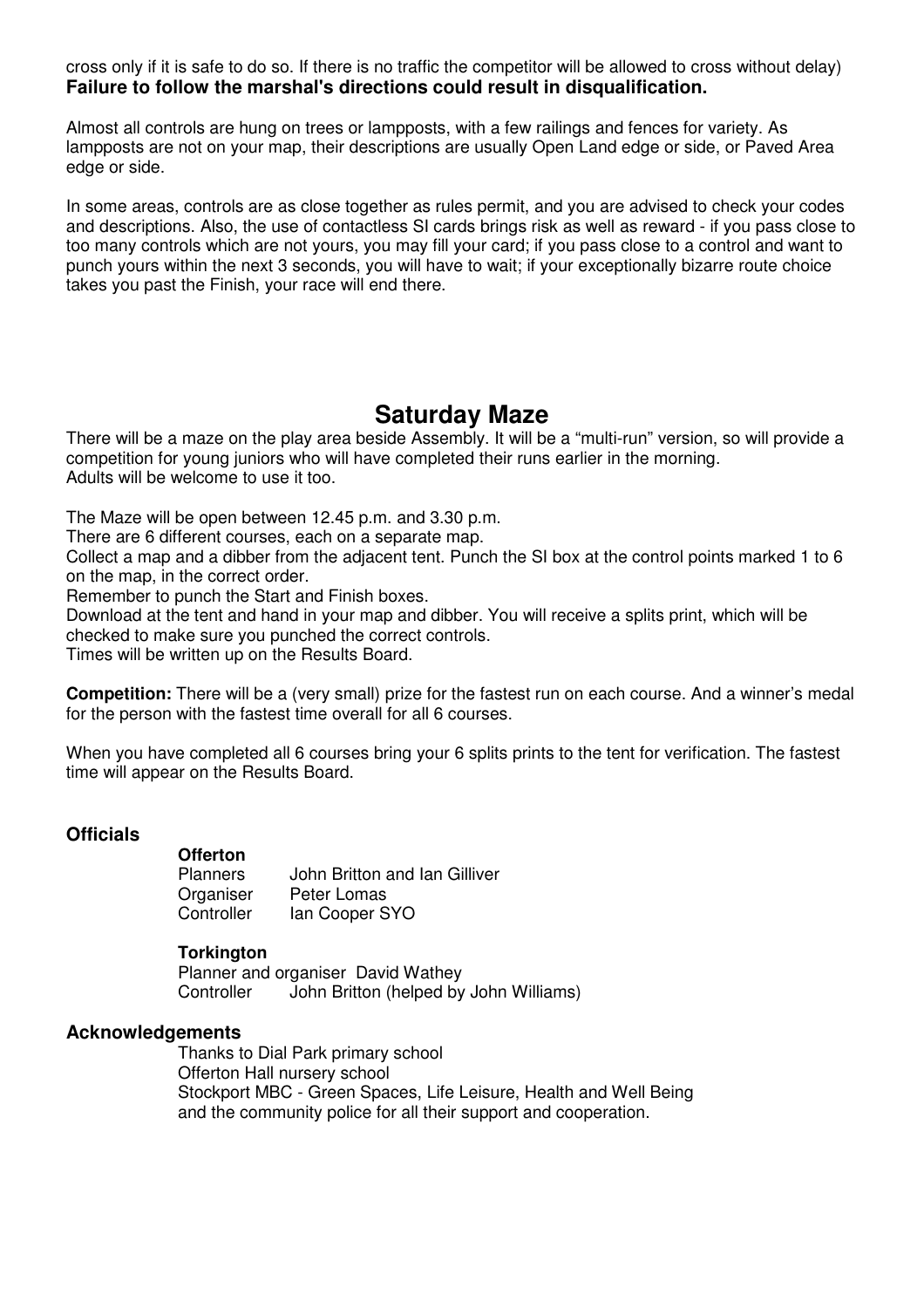# **Saturday Sprint Event. Final details for M/W10 to 14**

### **Also for SIAC Taster course and Colour Coded White to Light Green This event will only be open from 9.00 to 12.00**

The MDOC Twin Peak weekend promises to get off to an explosive start with the junior sprints at Torkington Park. Located in the leafy suburb of Hazel Grove, Torkington Park features open grassed areas bisected by a shallow gentle stream, a complex network of paths lined with mature trees, and some areas of formal planting, bowling greens and tennis courts to navigate around.

Spectators can view all the action from the high ground close to the car park, with all courses enjoying a fast run-in to the finish across the meadow below the Lodge.

In addition to the junior sprint courses, we will also be putting on a 'SIAC Taster Course' to provide the opportunity for competitors pre-entered for the Sprint event at Offerton, to try out the SIAC technology. The SIAC Taster course will be free for all pre-entered competitors.

**Venue** Torkington Park, Hazel Grove (southern end of Stockport, just off the A6), SK7 4RQ, GR SJ927866 Approximately 2 miles from the main Sprint Assembly at Offerton

**Travel Train: Hazel Grove Railway Station is about half a mile away.** Bus: Several buses from Stockport run near the park.

Signed from the junction of the A6 (North and South bound) and Torkington Road.

 The route from Torkington Park to Dial Park School will be road signed. If you hope to be using public transport, please contact the organiser.

 Competitors should allow 15 minutes to drive between Torkington Park and the main Offerton event centre, (approximately 2 miles) and for parking.

**Parking** Free parking within the Park, adjacent to Torkington Lodge.

There is access to the car park for larger vehicles (e.g. camper vans) but space for these vehicles is limited. If you intend to bring a larger vehicle please notify us in advance at twinpeak2016@mdoc.org.uk

**Assembly** Adjacent to Car Park.

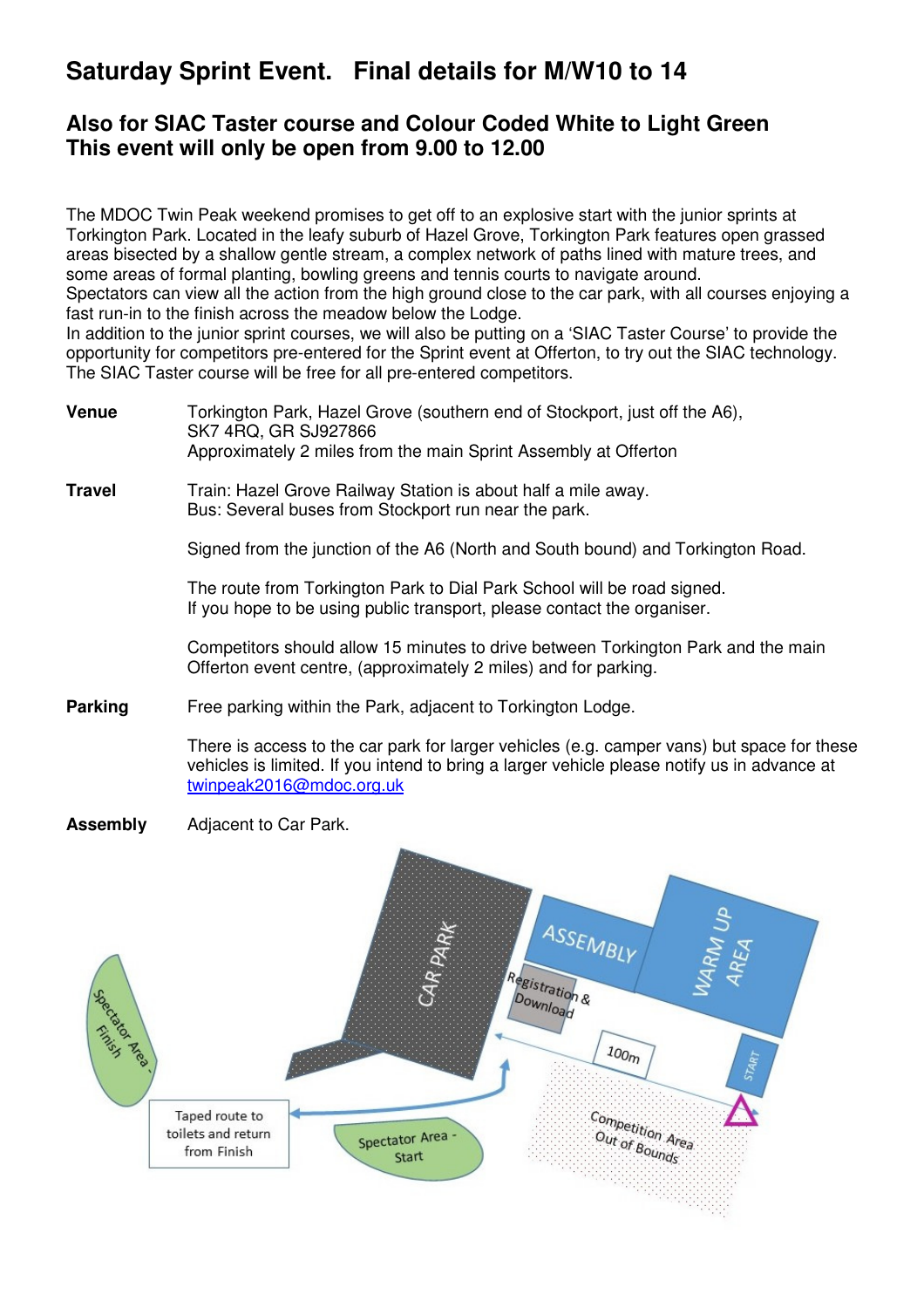| Dog rules |  |  | Dogs are allowed in Torkington Park, but should be kept on a lead. |
|-----------|--|--|--------------------------------------------------------------------|
|-----------|--|--|--------------------------------------------------------------------|

- **Facilities** Public toilets in the park grounds. No food or traders. Food can be obtained from a variety of local businesses close to the park.
- Late Entry Available for Yellow to Light Green through SI Entries Waiting List until July 3<sup>rd</sup>. All pre-entered competitors will be issued with an SI Air Card (SIAC)
- **EOD entry** Available for anyone wanting to run a Colour Coded course (White to Light Green) At Assembly from 9.45 to 10.45, while maps available.  **Fee** £5 SIAC will NOT be available for EOD competitors at Torkington. Conventional dibbers can be used and will be available for free loan. (Lost cards charged at £30) Please note that only juniors entering a correct course for their age group will be eligible for UKOL and the NW Sprint Championships.

#### **SIAC Taster Course**

 **This practice course will be available, free of charge, for any competitor preentered for the Sprint event at Offerton. £5 charge if NOT pre-entered for the Sprint.** 

Competitors will be issued with a temporary loan SIAC and a returnable map. This SIAC is only for use at Torkington Park. No results will be declared, but split prints will be available.

 Pre-entered Sprint competitors collect their SIAC and race bib and SIAC from Registration at Offerton (see above)

#### **Warm Up Area and Out of Bounds**

 A warm up area with two SIAC practice control boxes will be located between registration and the start. This will allow junior competitors to get used to the SIAC punching (wafting) technique before running their course.

All cards will be cleared and checked at the start.

 The course and spectator areas will be out of bounds to all competitive runners in advance of running their course, with the exception of the taped route to and from the public toilets.

 Note that a children's play area exists within the competitive area and this will be out of bounds to all competitive runners in advance of running their course.

**Starts** From 10:15 to 11:15, allowing time for parents to get to Offeron to run their Part 1 Sprint Course.

> All start times for Torkington Park will be open, with a punching (or wafting) start. Starts will be at a minimum of 1 minute intervals for all competitive junior courses.

 Start lane procedure will be Start -2 minutes for all courses including the SIAC Taster Course.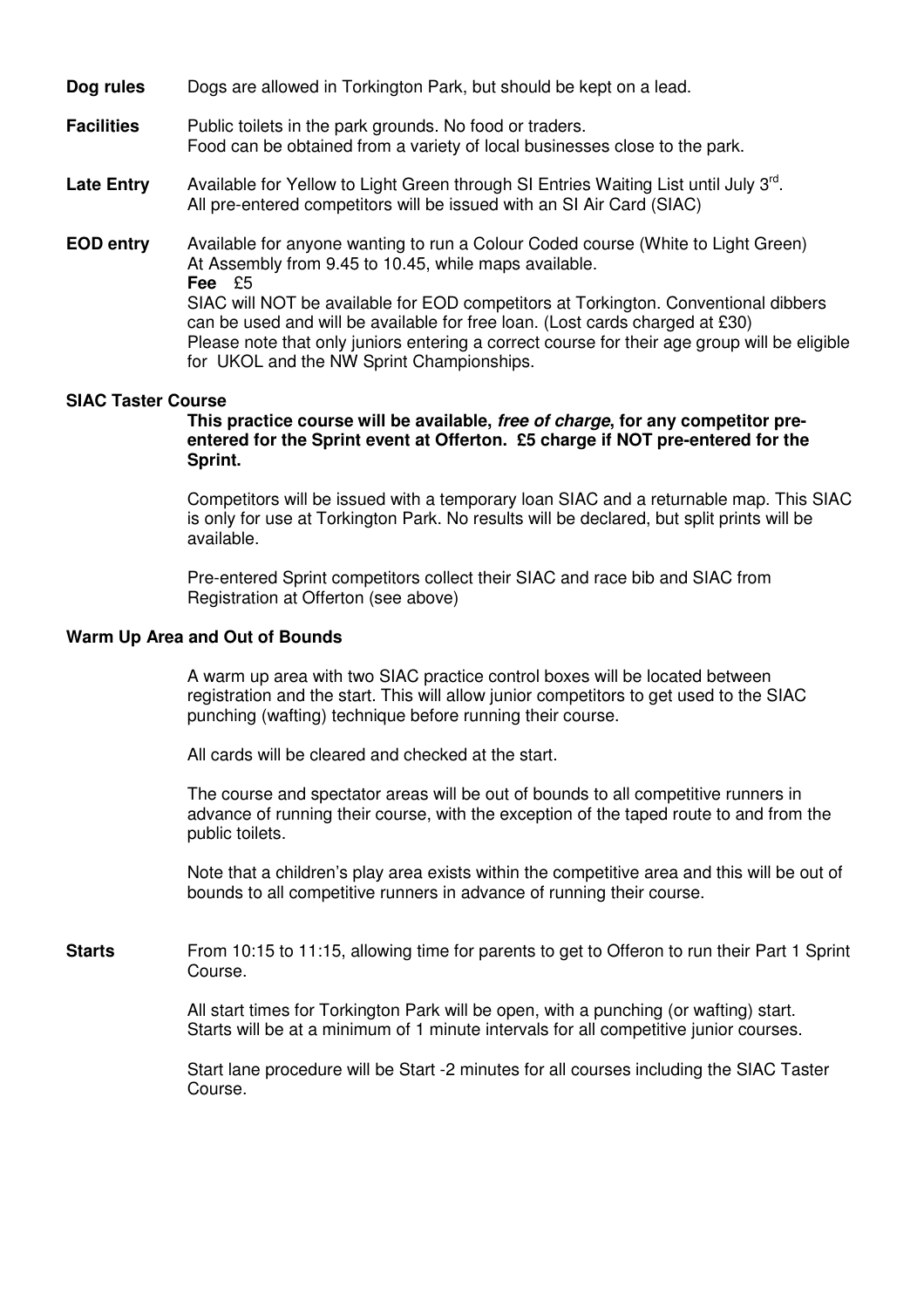**-2 Mins -1 Min Start** 

| <b>Colour coded</b><br>Card<br>junior sprint<br><b>CLEAR</b><br>courses |                        | <b>Control</b><br>descriptions | <b>Card 'CHECK'</b> | <b>Punching start</b> |
|-------------------------------------------------------------------------|------------------------|--------------------------------|---------------------|-----------------------|
| <b>SIAC Taster</b><br>Course                                            | Card<br><b>'CLEAR'</b> |                                | <b>Card 'CHECK'</b> | and map<br>collection |

### **White and Yellow course competitors may get their maps before entering the start lane if they so wish.**

All competitors must clear their SI dibber or SIAC prior to entering the start lane. A final card check will be made by the Start official.

 For all SIAC users, the 'Check' is essential to switch on the card. Failure to 'Check' the SIAC will result in your run not being recorded.

### **Courses** Torkington Park Junior Sprint Courses + SIAC Taster Course

| Courses                   | <b>Class</b> | <b>Distan</b><br>ce | <b>Number</b><br>of<br>Controls | <b>Technical</b><br>Difficulty | <b>Note</b>     |
|---------------------------|--------------|---------------------|---------------------------------|--------------------------------|-----------------|
| White (EOD)               |              | 1.0 KM              | 11                              |                                | EOD Only        |
| Yellow                    | M/W10        | <b>1.7 KM</b>       | 15                              | $\overline{2}$                 |                 |
| Orange                    | M/W12        | 2.2 KM              | 18                              | $\overline{a}$                 |                 |
| <b>Light Green</b>        | M/W14        | 3.0 KM              | 20                              | 4                              |                 |
| <b>SIAC Taster Course</b> | Non Comp     | 1.8 KM              | 16                              | $\mathbf{B}$                   | <b>EOD Only</b> |

**Map A4 map, scale 1:3000** 

### **Control descriptions**

 Control descriptions will be printed on the map for all courses. Separate control descriptions will be available in the start lanes at Start -2 minutes for

Yellow, Orange and Light Green only

Text based control descriptions will be used for White and Yellow courses.

 IOF Symbol control descriptions will be used for the Orange, Light Green and SIAC Taster course

**Download** Full computer facilities are not available at this event. Download will use a simple Printout Kit which provides a print of split times for each competitor against their SIAC or dibber number.

 These times will be transferred to the main computer system at Offerton during the afternoon.

 A separate Printout Kit will be provided for the Taster Course to give split time prints, but these times will NOT be transferred to the main computer. SIAC and maps must be handed in at Download.

For further information about Torkington Park, visit: http://www.stockport.gov.uk/2013/3000/8784/torkingtonparkleaflet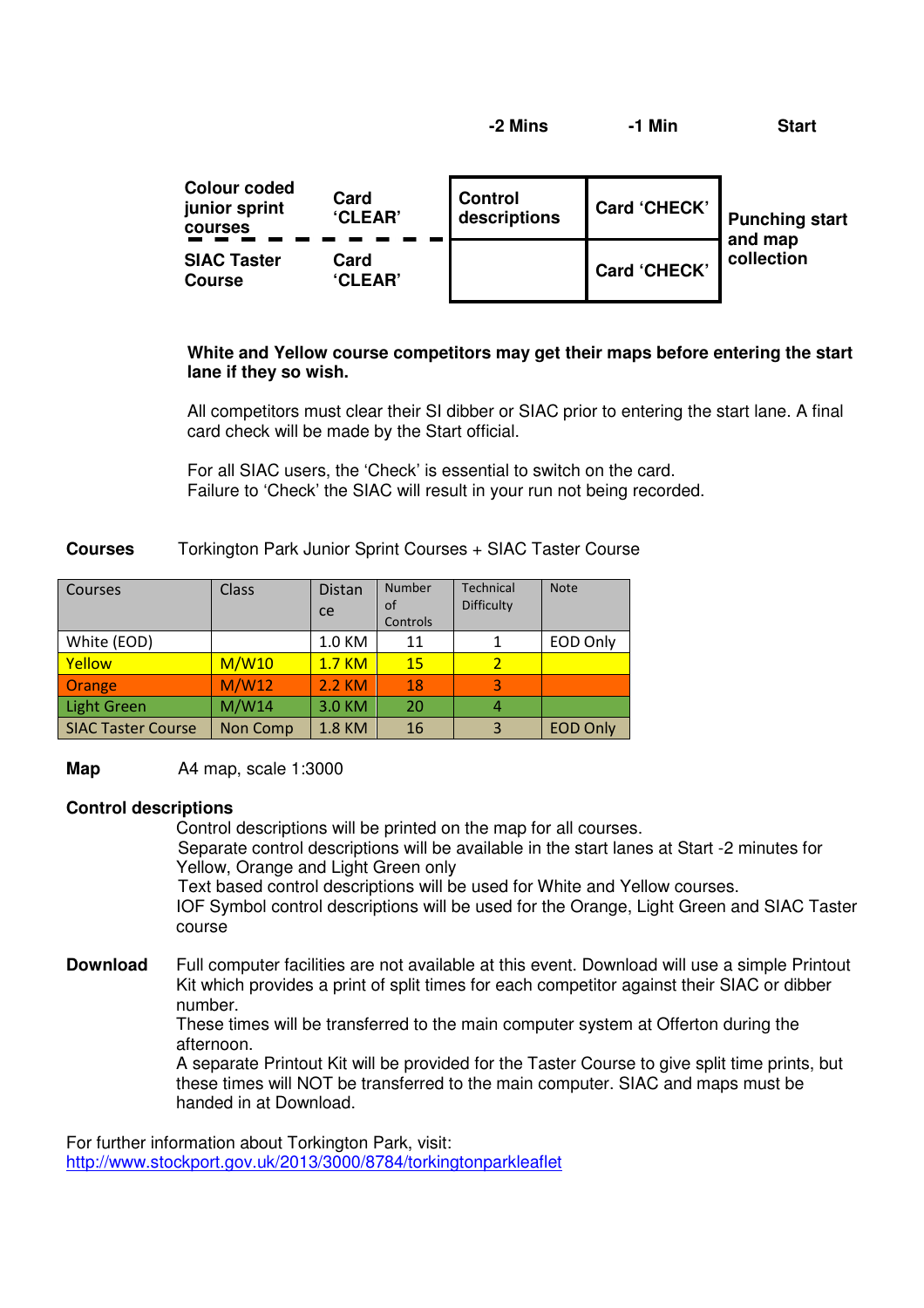# **Sunday Urban event Final Details**

- **Location:** Manchester Metropolitan University Birley Campus GR SJ836965 Postcode M15 6GX
- **Assembly:** the Brooks Building (some Campus maps identify it as Birley) is a new, award-winning building. Registration and download will be here and the finish will be in front of it. We are grateful to MMU for the use of this most attractive building.
- **Travel <b>By car:** Approach suggested parking from Princess Road (A5103) northbound, where a left fork into Phoenix Way will be signed just north of the traffic-light junction with Greenheys Lane (GR SJ838963, Lat. 53.464020, Long. -2.245117). Please take care as you approach the car park as young junior courses cross the route in. You are strongly advised **not** to drive through the centre of Manchester – and note that there is no access to Phoenix Way from Princess Road southbound. Besides the disruption caused by building another tram-line, the SkyRide cycle event (see below) will also lead to road closures.

### **By public transport**:

 **Bus**: There is fairly easy access by bus. For example the 86 bus runs fairly frequently from Piccadilly Gardens to Chorlton; alight at the Stretford Road / Royce Road stop (marked on the sketch map) and the Campus is 100m South.

 **Metro (trams)**: The most appropriate Metro stop is at Trafford Bar which will give you a straightforward 2km walk – just head East along Stretford Road. (Note that trams will not be running across the centre of Manchester but there will be a replacement bus service.)

**Parking:** Most cars will park in the multi-storey car park (MSCP on the sketch map) about 100m from Assembly. Some vehicles will not be able to use this car park (max. headroom 2.1m) and will be diverted by the marshal to park in an open-air car park near the event centre. Please identify yourself to the marshal if you need this – he will not always be able to judge the height of your vehicle! There will be no charge for parking in either car park. If the multi-storey becomes full, parking will be in adjoining streets.

- **Dog rules:** Dogs will not be welcome on the Campus. Nearby public parking is available.
- **Facilities:** Brooks Building has toilets, showers and lockers. There is a snack bar which is open specially for this event – please make use of it. No traders
- Late Entry Available through SI Entries Waiting List until July 3<sup>rd</sup>. All pre-entered competitors will be issued with an SI Air Card (SIAC)
- **EOD entry** At Assembly from 10.00 to 11.30, while maps and start slots available.  **Fee** Seniors £12 Juniors and full time students £5 A limited number of SIAC will be available for EOD competitors. EOD competitors will be able to use conventional dibbers if all SIAC have been issued. You can enter for the Sunday Urban event at Offerton on Saturday if you choose. You will be given a Sunday start time.
- **Bibs:** All competitors (including EOD) will wear bibs so that the number is clearly visible on the chest. This is a safety/security requirement.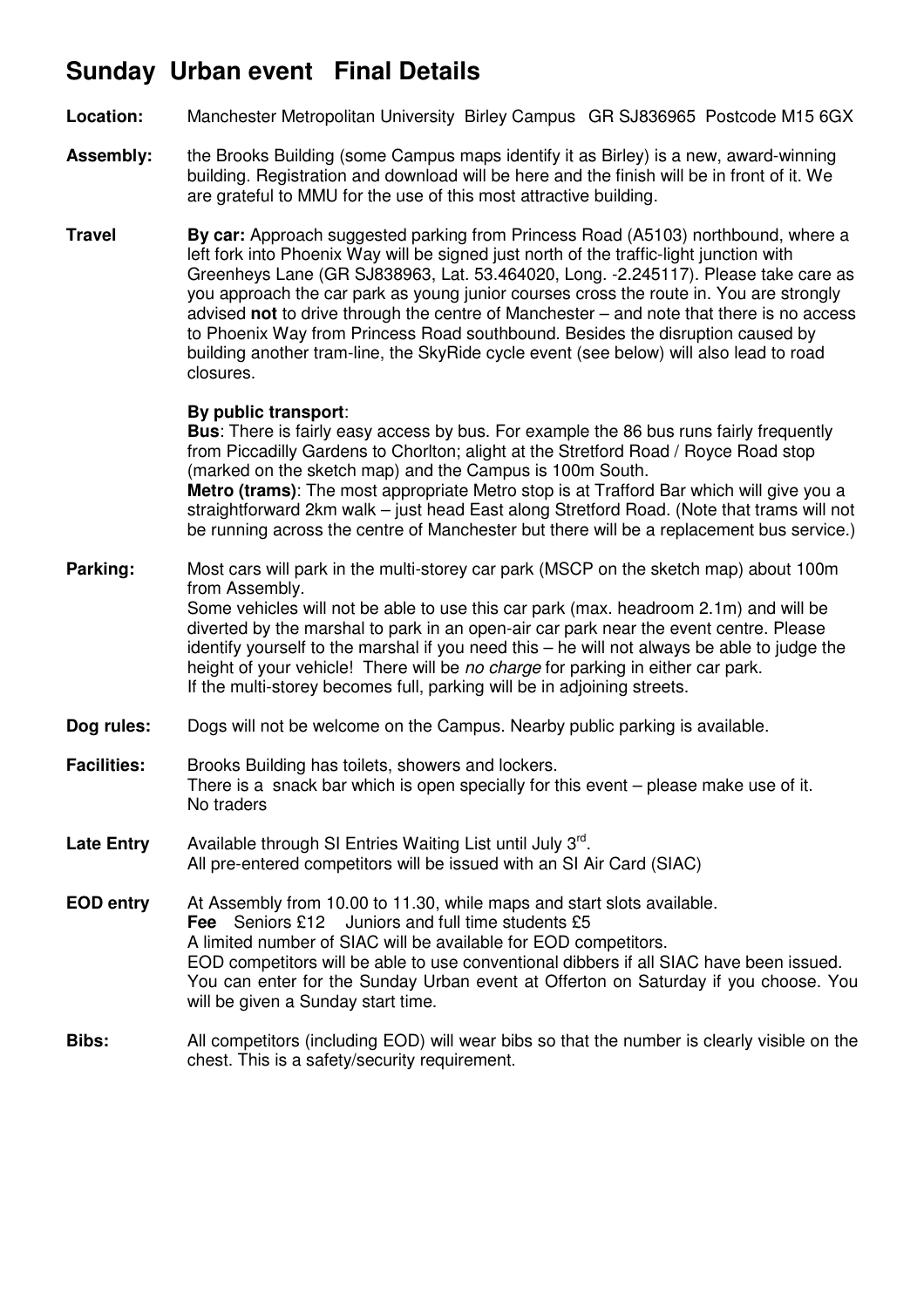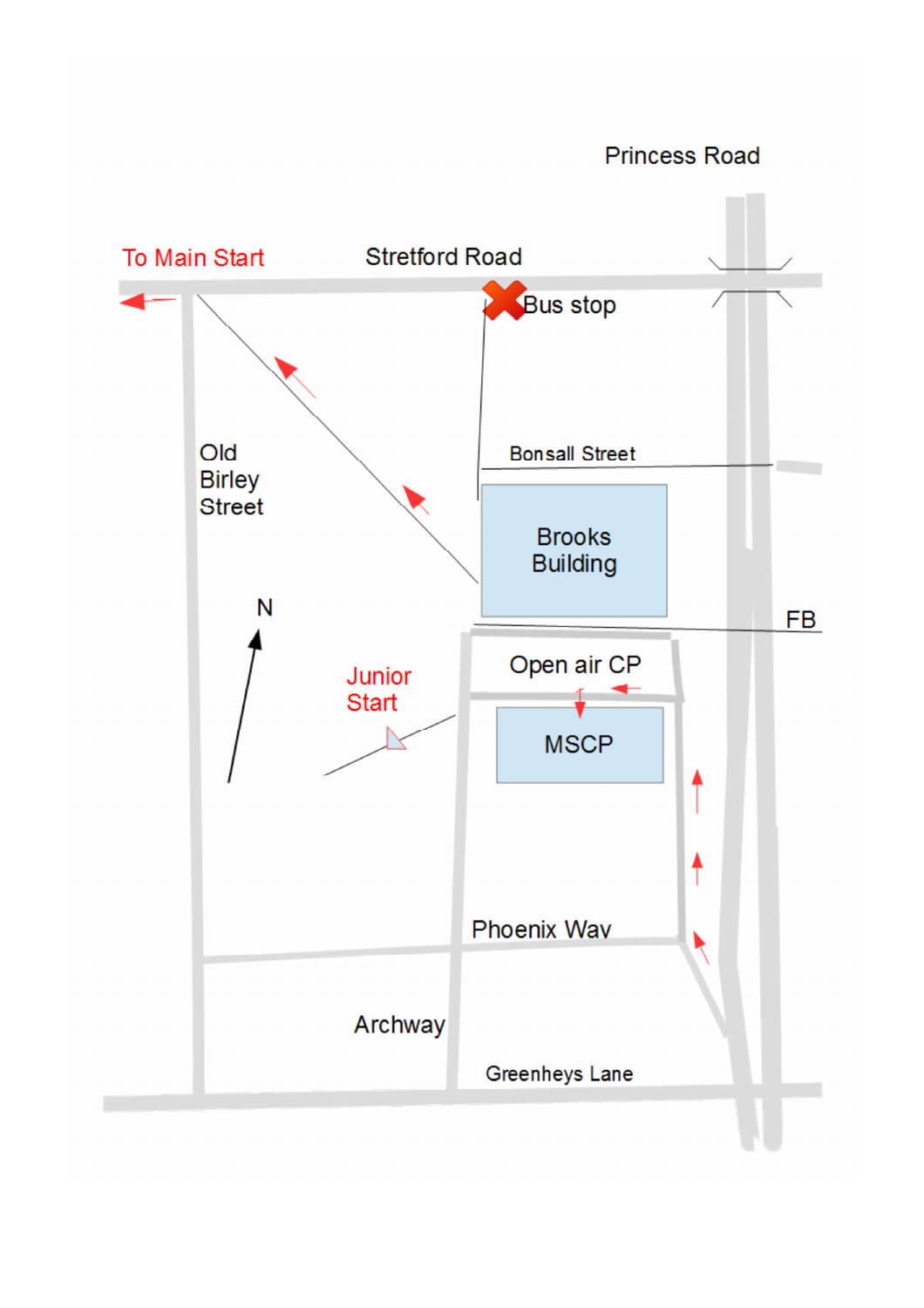| Registration                                                                                                                                                                                                                                                                                                                | Competitors who have run in the Sprint event on Saturday will already have their bib and<br>SIAC. Please remember to bring them on Sunday (no replacements will be available).<br>Competitors who are only running on Sunday must register at Assembly.<br>Collect your bib (number is the same as your entry number, lists available).<br>Go to the issue point to be given your SIAC. |                                                                            |              |                                                                                             |
|-----------------------------------------------------------------------------------------------------------------------------------------------------------------------------------------------------------------------------------------------------------------------------------------------------------------------------|-----------------------------------------------------------------------------------------------------------------------------------------------------------------------------------------------------------------------------------------------------------------------------------------------------------------------------------------------------------------------------------------|----------------------------------------------------------------------------|--------------|---------------------------------------------------------------------------------------------|
| <b>Starts</b>                                                                                                                                                                                                                                                                                                               | 10.30 to 12.30<br>Distance to Main Start                                                                                                                                                                                                                                                                                                                                                | Distance to Junior Start (Course G)                                        | 400m<br>100m | Call-up at -4<br>Call-up at -4                                                              |
| All competitors (including EOD) will be given a start time.<br>Go to www.mdoc.org.uk/twin-peak-2016 to find your start times.<br>Please stick to your given time. It will be a punching start.<br>Late starters will be fitted in when possible.<br>N.B. SIAC MUST BE CHECKED on the start line as this activates the card. |                                                                                                                                                                                                                                                                                                                                                                                         |                                                                            |              |                                                                                             |
| <b>Control Descriptions</b>                                                                                                                                                                                                                                                                                                 |                                                                                                                                                                                                                                                                                                                                                                                         | be available at the starts.<br>They will be on re-cycled waterproof paper. |              | Loose copies of control descriptions (pictorial for courses A-F, English for course G) will |
| <b>Finish</b>                                                                                                                                                                                                                                                                                                               | The Finish for all courses is within the MMU Birley Campus. Download is in the Brooks<br>Building.<br><b>Courses close at 2:30pm</b> , and controls will be removed from this time.                                                                                                                                                                                                     |                                                                            |              |                                                                                             |
| <b>Twin Peak Prizegiving</b>                                                                                                                                                                                                                                                                                                |                                                                                                                                                                                                                                                                                                                                                                                         | This will be held at about 2.00 (earlier if possible)                      |              |                                                                                             |

 If you are a potential class winner and have a late start, please inform the computer team.

### **Courses**

| $\mathbf{A}$ | Men Open                |                           | 8.1km | 27 controls |
|--------------|-------------------------|---------------------------|-------|-------------|
| B            | Vet Men $(M40+)$        | Women Open                | 6.9km | 24 controls |
| $\mathbf{C}$ | Super Vet Men (M55+)    | Vet Women (W40+)          | 5.6km | 24 controls |
| D            | Ultra Vet Men (M65+)    | Super Vet Women (W55+)    | 4.2km | 16 controls |
| E            |                         | Ultra Vet Women (W65+)    | 3.1km | 12 controls |
| F            | Junior Men (M16-)       | Junior Women (W16-)       | 3.7km | 24 controls |
| G            | Young Junior Men (M12-) | Young Junior Women (W12-) | 1.3km | 10 controls |

The climb is negligible on all courses, with the only noticeable climb being steps, ramps between levels and towpath bridges. The lengths are straight-line distances, and the actual distance covered is likely to be about 30% more than that shown.

### **Courses A and B have double-sided maps.**

**Course G (Young Juniors)** will be within the MMU Hulme Campus area and adjacent industrial estate, where there is very little traffic. These maps will be available before call-up.

**Course F (Juniors)** has been planned to use areas with little traffic but it has been necessary to utilise underpasses under major roads. **Competitors on this course will also use two timed out traffic light controlled pedestrian crossings. Controls will be placed at either side of the crossing. These crossings will be marshalled and the use of these crossings is COMPULSORY**, primarily for the safety of competitors. The upper limit of the time allowed for each crossing will be 2 minutes.

Juniors under 16 years old on the day of the competition may not run on any of the longer courses unless accompanied by an adult. This is a requirement of the Insurance provided for British Orienteering.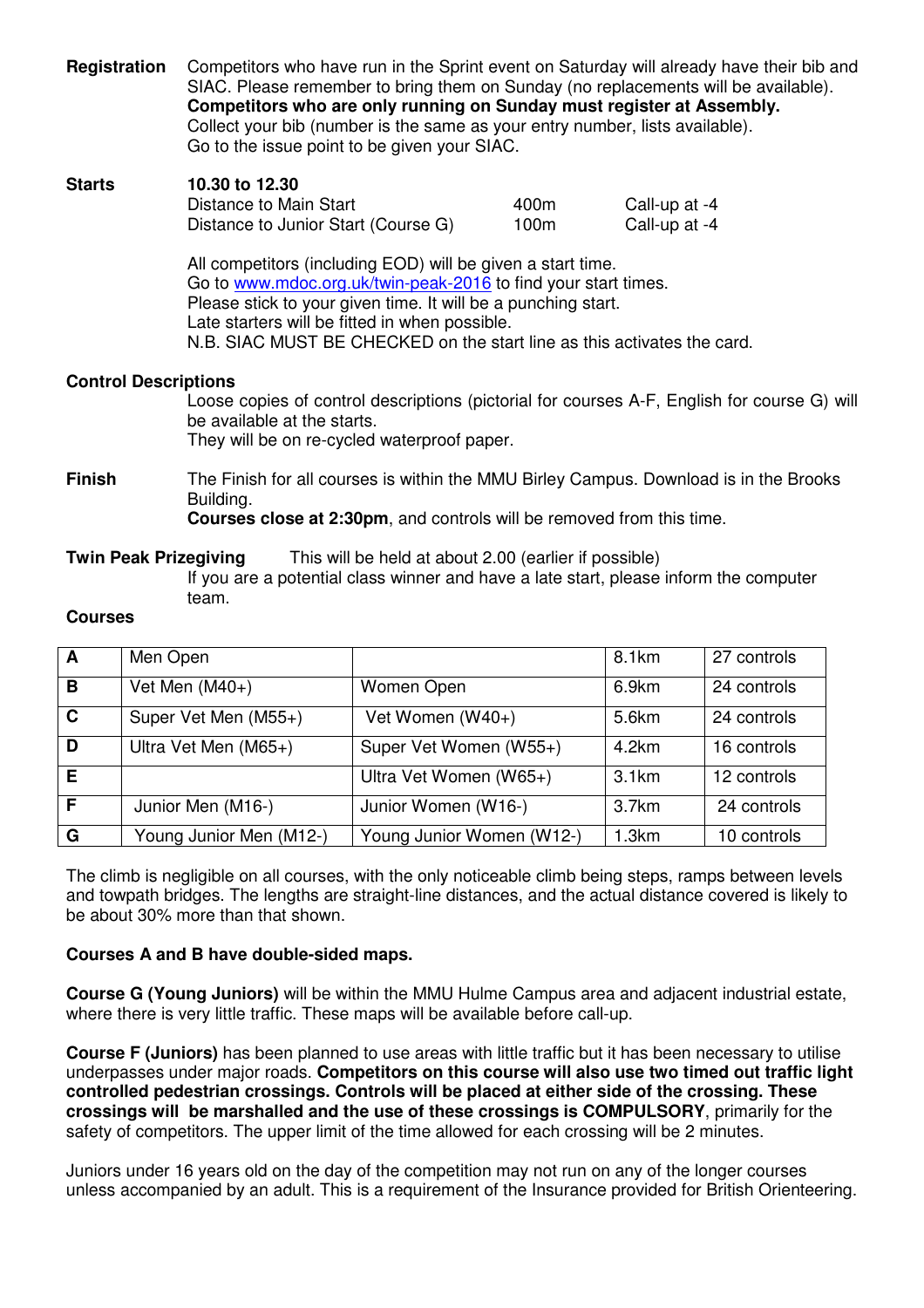### **Planner's Notes**

**Terrain**: The terrain comprises Hulme Park, the Manchester Metropolitan University Urban Campus and the Southern Part of Manchester City Centre. Longer courses will also visit Castlefield, an intricate area of canals, bridges, overhead railways, bars, restaurants and apartment blocks. The urban area includes medieval, Victorian and modern buildings and areas of housing, and there are a variety of alleyways and open or semi-open spaces.

There are many bits of Manchester history in this area, keep an eye open for the Rolls Royce radiator marking their first workshop near the main start, and return to the park after your run to find the plaques recording the history of Hulme. Castlefield includes the first industrial canal and the first passenger railway in England.

**Map**: Scale 1:5000 with 5m contours, A3 size, double-sided for Courses A and B, ISSOM standard. Survey and cartography by Tom Fellbaum. Part of the map was used for the 2014 City of Manchester urban event but it has now been extended to the South.

The map is not difficult to interpret, just remember that yellow represents grass, green dots for individual trees or bushes, blocks of green for thick vegetation, white for runnable woodland and beige for roads or pavements. Light grey shows a canopy or underpass.

You **must not** cross: thick black lines (walls or fences), dark grey (buildings), olive-green (private gardens or flowerbeds), or solid areas of blue (canals, rivers or lakes). Other out of bounds areas are shown by solid purple (construction work) or closely-spaced vertical red-purple lines. In general, a thick black line represents a feature that is impassable, i.e. must not be crossed, whether or not it looks crossable.

The most common symbols for Uncrossable Features are:

|                    | Private or cultivated land (OOB)  |
|--------------------|-----------------------------------|
| <b>HITTININ IN</b> | <b>Temporary Out of Bounds</b>    |
|                    | Vegetation - Forbidden to Cross   |
|                    | <b>Hedge - Forbidden to Cross</b> |
|                    | <b>Wall - Forbidden to Cross</b>  |
|                    | Fence - Forbidden to Cross        |

Flower beds have generally been mapped using the *Impassable vegetation* (blackish green) symbol. Even if they appear passable on the ground, they must not be crossed.

There are a number of areas with multiple running levels. The main (top) level is fully mapped including roads, walls and buildings. Routes along the bottom level are mapped using the purple crossing symbol and, if wide enough, the black dotted underpass symbol.



For the avoidance of doubt, where roads have been marked out of bounds, pavements adjacent to roads MAY be used but the roads MUST NOT be crossed.

The competition area is split by the Manchester Expressway (an overhead motorway) which runs from West to East across the centre of the map. Courses have been planned to use the bridges over the Expressway and subways/underpasses to avoid crossing the busy roads which run under the expressway – these MUST be used. Any competitor found using any other route or crossing a road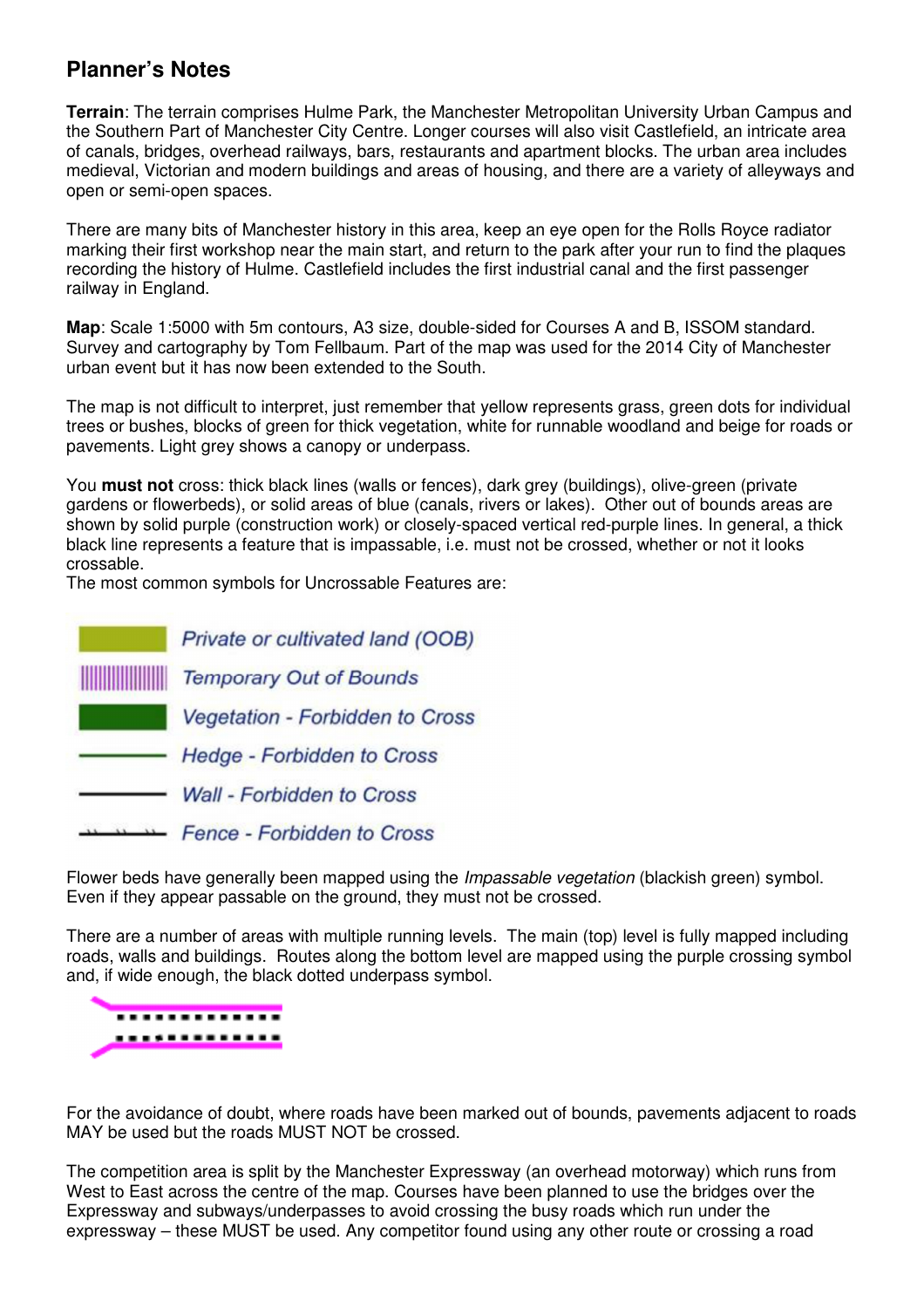marked out of bounds will be disqualified. Marshals will be present in the competition area and any suspiciously low splits may result in penalty times being added This map extract shows an example of how the expressway and underpass have been mapped.



Competitors using the white curved canal bridge (shown in the map section below) must walk and not run, otherwise the bridge may bounce. This is a requirement of the canal company.



# **Safety**

Take great care when running along beside canals. The cobbled surfaces can be slippery if wet, and watch out for mooring ropes and lock gates. Canals may only be crossed at the bridges marked on the map.

Watch out for pedestrians and cyclists and be courteous towards them. Take care near pavement cafés. Even stationary vehicles have doors which may open unexpectedly!

You are going to be running round the heart of the second largest urban area in Britain (source Wikipedia). Today's map is crossed by a motorway and a number of A and B roads. In the main they will be quiet on a Sunday morning, but competitors must only cross roads where they have NOT been marked out of bounds. Please be careful. It isn't just you at risk; an inexperienced driver swerving to avoid you could have an accident. If the press picked up one such accident and gave it their usual lurid treatment, it could be the end of urban orienteering in the UK. If in doubt, wait.

Tramlines are mapped as railways to emphasize them. It should not be necessary to cross any tram lines during the competition and we are not expecting any trams to be running within the competition area but be aware that Electric Metrolink trams are quiet and care is needed.